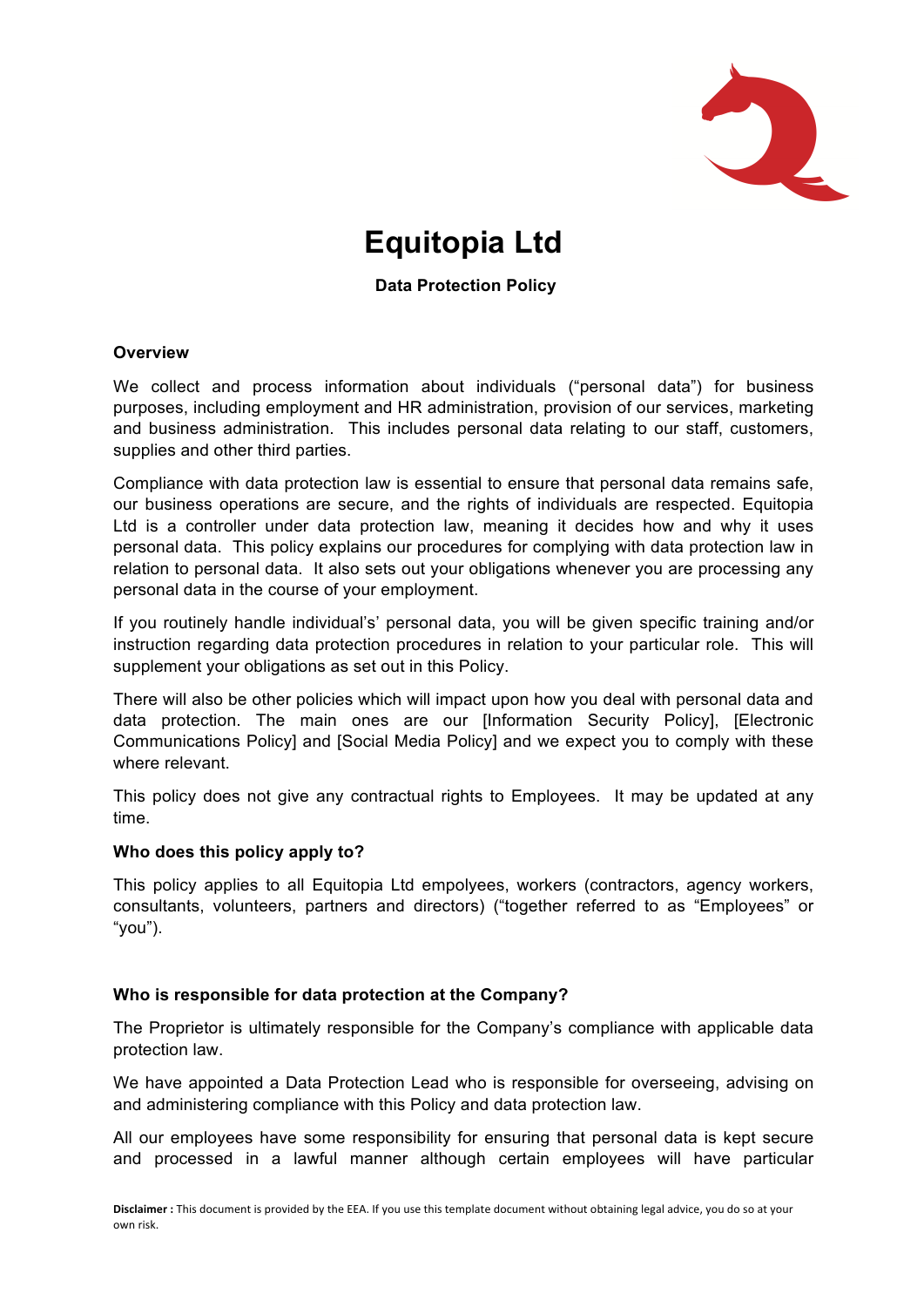responsibilities of which they will be aware and in respect of which they may receive specific instructions.

If you are in any doubt about how you should handle personal data, or if you have any concerns or questions in relation to the operation (or suspected breaches) of this Policy, you should seek advice from the Data Protection Lead.

## **Why is data protection compliance important?**

Data Protection law in the UK is regulated and enforced by the Information Commissioner's Office (ICO). Failure to comply with data protection law may expose the company and, in some cases, individual Employees, to serious legal liabilities. In additional an individual may seek damages from us in the courts if we breach their rights under data protection law. Breaches of data protection law can also lead to serious damage to our brand and reputation.

In addition to the legal liabilities, failure to comply with your obligations under this Policy could lead to disciplinary action and, in serious cases, could result in the termination of your employment

#### **What is personal data?**

Personal data means any information relating to any living individual (also known as a "data subject") who can be identified (directly or indirectly) in particular by reference to an identifier (e.g. name, NI number, employee number, email address, physical features). Relevant individuals can include your colleagues, consumers, members of the public, business contacts, etc. Personal data can be factual (e.g. contact details or date or birth), an opinion about a person's actions or behaviour, or information which may otherwise impact on that individual. It can be personal, or business related.

Personal data may be automated (e.g. electronic records such as computer files or in emails or in manual records which are part of a filing system or are intended to form part of a filing system (e.g. structured paper files and archives).

#### **What does "processing" personal data mean?**

Processing personal data means any activity that involves the use of personal data (e.g. obtaining, recording or holding the data, amending, retrieving, using, disclosing, sharing, erasing or destroying). It also includes sending or transferring personal data to third parties.

## **Data Protection Obligations**

Equitopia Ltd is responsible for and must be able to demonstrate compliance with data protection law. To ensure that Equitopia Ltd meets it responsibilities, it is essential that its Employees comply with data protection law and any other company's policies, guidelines or instructions, relating to personal data when processing personal data in the course of their employment.

We have set out below the key obligations under data protection law and details of how we expect our Employees to comply with these requirements.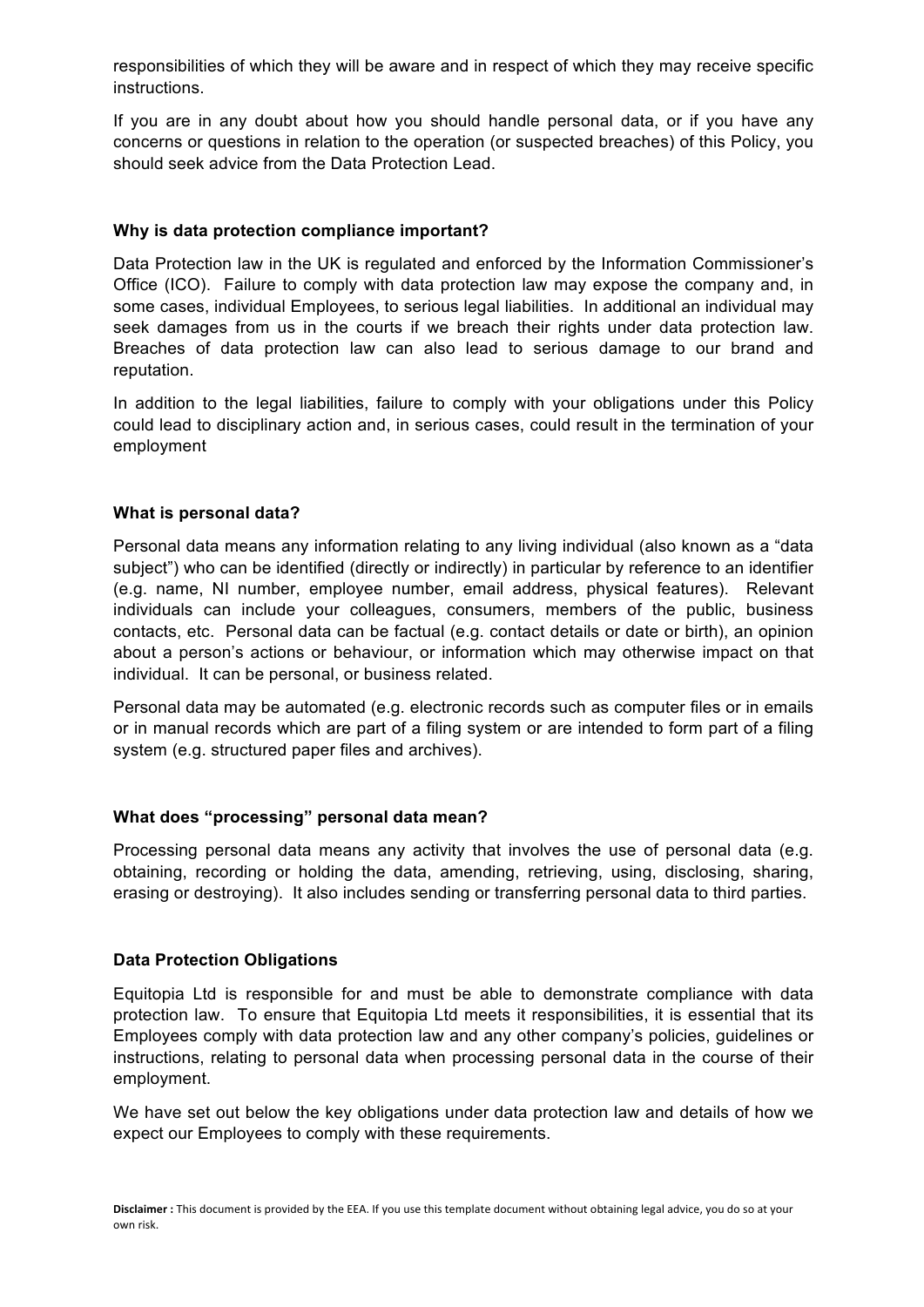# **1. Process personal data in a fair, lawful and transparent manner**

## **Legal grounds for processing**

Data protection law allows us to process personal data only where there are fair and legal grounds which justify using the information.

Examples of legal grounds for processing personal data include the following (at least one of these must be satisfied for each processing activity):

- Complying with a legal obligation (e.g. health and safety or tax laws);
- Entering into or performing a contract with the individual (e.g. an Employee's terms and conditions of employment, or a contract for services with an individual customer);
- Acting in the company's or a third party's legitimate interests (e.g. maintaining records of business activities, monitoring business productivity); and
- Obtaining the consent of the individual (e.g. for sending direct marketing communications).

Where consent is relied upon, it must be freely given, specific, informed and unambiguous and we must effectively demonstrate that consent has been given.

In line with the ICO guidance regarding the employee/Employer relationship, we do **not** use consent as a legal ground for processing Employee data unless the data processing activities concerned are genuinely optional.

In most cases, consent is not required for other standard business activities involving use of customer or supplier data, but it may be needed for activities which are not required to manage the main business relationship, such as direct marketing activities.

## **Transparency**

Data protection law also requires us to process personal data in a transparent manner by providing individuals with appropriate, clear and concise information about how we process their personal data.

We usually provide individuals with basic information about how we use their data on forms which collect data (such as application forms or website sites) and in longer privacy notices setting out details including: the types of personal data that we hold about them, how we use it, our legal grounds for processing the information, who we might share it with and how long we keep it for. For example, we provide information about our processing of Employees' personal data in our Employee Privacy Notice.

We may supplement these notices, where appropriate with reminders or additional information at the time particular processing activities take place or become relevant for an individual (for example when they sign up to a new service or event).

#### *What we you need to do*

By processing personal data only in accordance with your lawful job duties and our instructions ordinarily, you will be processing personal data fairly and lawfully.

The standard privacy notices and statements that we issue, for example, to Employees, customers and the public, should normally be sufficient to ensure that individuals have appropriate information about how you are handling their personal data in the course of your employment. However, you should consider whether reminders or additional information may be appropriate at the time particular processing activities take place. This is particularly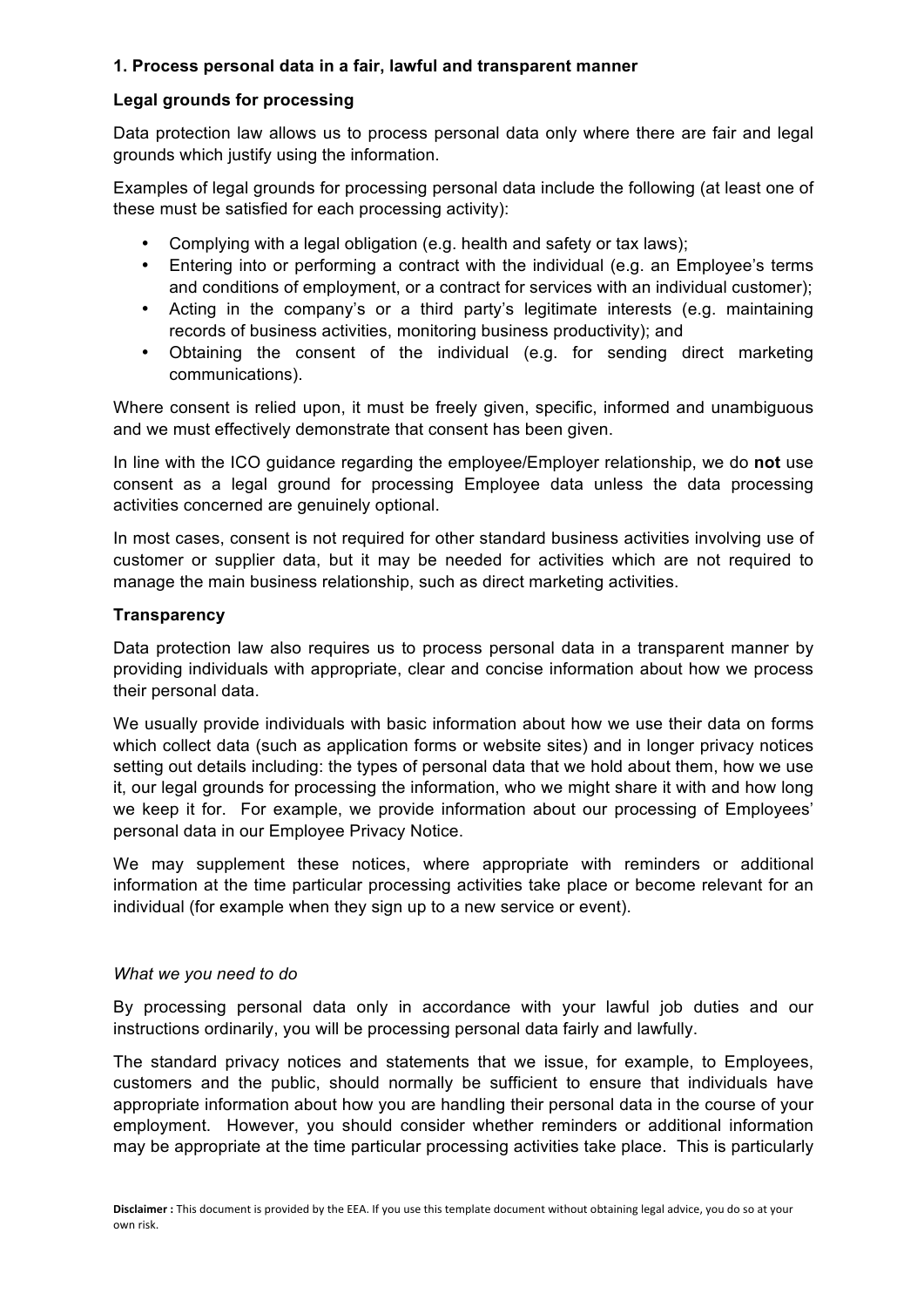important if you think that individuals may need further assistance to understand clearly how their data will be used as part of such activities.

Any new forms which collect personal data and any proposed consent wording must be approved in advance by the Data Lead.

If you have any concerns about the legal grounds for processing personal data or if you are unsure whether individuals have been provided with appropriate information (in particular in relation to any new processing activities) please check with the Data Protection Lead.

# **2. Take extra case when handling sensitive or special categories of personal data**

Some categories of personal data are "special" because they are particularly sensitive. These include information that reveals details of an individual's:

- Racial or ethnic origin
- Political opinions
- Religious or philosophical beliefs
- Trade Union Membership
- Physical or mental health
- Sexual life and sexual orientation
- Biometric or genetic data (if used to identify that individual) and
- Criminal offences or convictions

Where special category personal data is concerned, data protection law requires us to have (as well as one of the legal grounds described in Section 1), an additional legal ground to justify using this sensitive information. The appropriate legal ground will depend on the circumstances.

Additional legal grounds for processing special category data including the following. Those marked with an asterisk (\*) would be particularly relevant to processing Employees' special category personal data:

- Complying with a legal obligation/exercising a legal right in the field of employment\*
- Assessing working capacity (based on expert medical opinion, and subject to obligations of confidentiality)\*
- Carrying out equalities monitoring in relation to racial or ethnic origin, religious beliefs, health or sexual orientation\*
- Exercising, establishing or defending legal claims\*
- Preventing or detecting unlawful acts, or
- Explicit consent of the individual. (As well as the requirements for consent outlined in section 1 above, this requires an express statement from the individual that their special category of data may be used for the intended purposes.)

## *What you need to do*

If you are handling special category personal data in the course of your employment, you need to take extra care regarding compliance with data protection law. In particular, try to ensure that:

- Any processing activities are strictly in accordance with your lawful job duties and our instructions
- That there are appropriate legal grounds for processing the data (both basic grounds under section 1 and additional grounds under this section 2) which have been assessed for your specific activities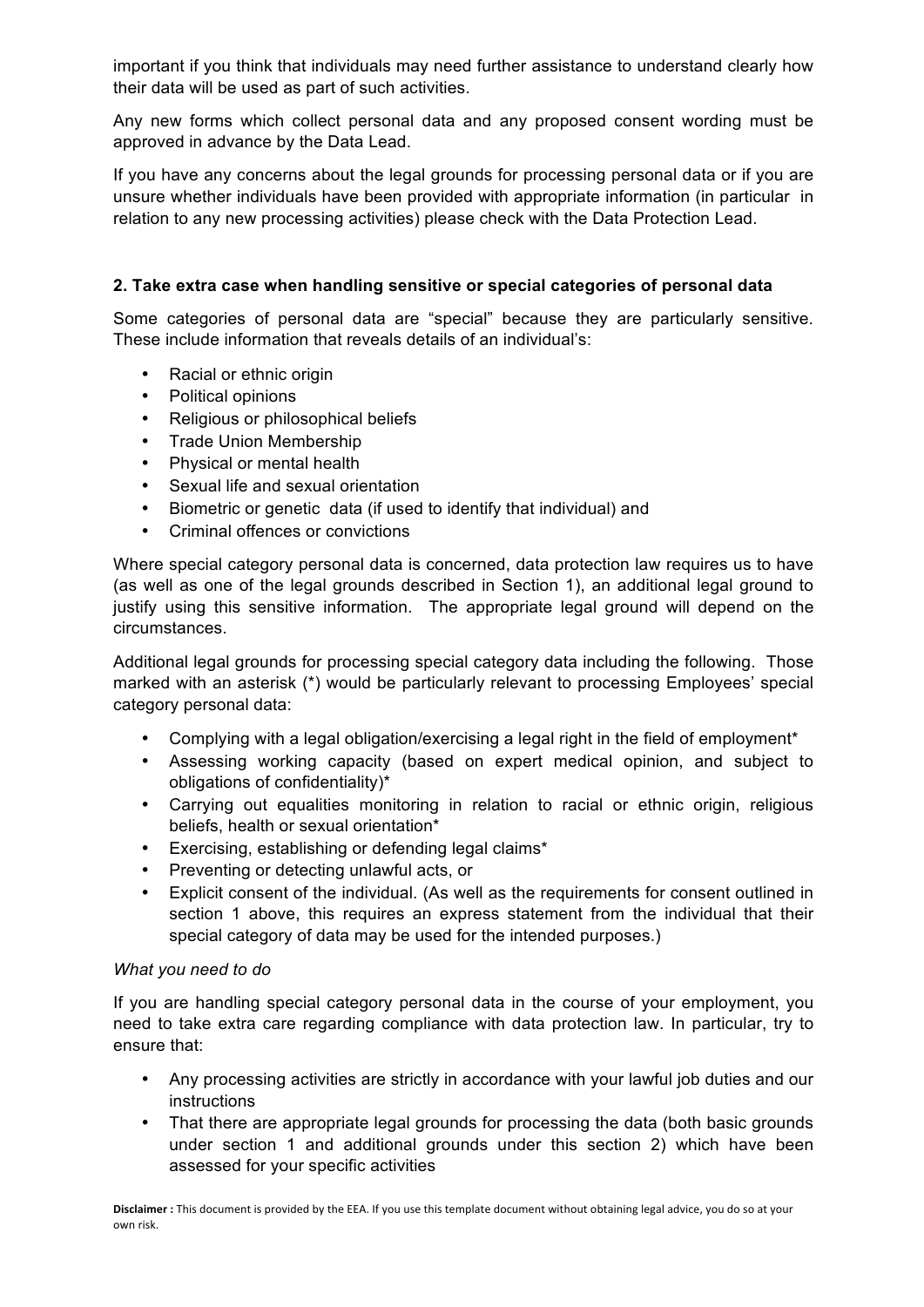- Individuals have received adequate information regarding how their data is being handled. In some cases an existing privacy notice may need to be supplemented with more specific information regarding special category data (e.g. when we are managing sickness absence and/or making adjustments to job duties for Employees with disabilities or serious illness, we may provide additional ad hoc privacy notices to supplement to the Employee Privacy Notice);
- You apply additional security and confidentiality measures, taking into account that the impact of individuals of loss or misuse of their special category data may be greater than with other types of data. See also section 7 below, and
- If you are relying on consent as a legal for processing, you obtain advance approval of any consent wording from the Data Protection Lead.

If you are routinely handling special category data as part of the requirements of your role and job duties, we will ordinarily have put in place procedures which ensure that your processing activities satisfy the requirements above.

However, if alternative circumstances apply (e.g. you are involved in a new project or updating an existing system which involves new types of processing or special category data) please contact the Data Protection Lead to ensure that the correct compliance procedures are followed.

Similarly, if you have any concerns over the legal grounds that apply when you are processing special category data or the appropriate information to be provided to individuals, please get in touch with the Data Protection Lead.

# **3. Only process personal data for specified, explicit and legitimate purposes**

We only process personal data in accordance with our legitimate purposes to carry out our business operations and to administer employment and other business relationships.

## *What you need to do*

You must only use the personal data that you process in the course of your duties for the company's legitimate and authorised purposes. You must not process personal data for any purposes which are unrelated to your job duties.

Processing personal data for any incompatible or unauthorised purposes could result in a breach of data protection law (e.g. using the company contacts database to find out a colleague's home address for private, non-work-related purposes). This may have potentially damaging consequences for all parties concerned, including disciplinary action.

If you find that you need to process personal data for a different purpose from that for which it was originally collected, you must check whether the individuals have been informed and, if not, consider whether the additional purpose is legitimate (in the contact of the company's business activities) and compatible with the original purpose.

If you are unsure about whether the purposes for processing are legitimate, you should contact the Data Protection Lead before going ahead with processing the data for the additional purpose.

# **4. Make sure that personal data is adequate, relevant and limited to what it is necessary for your legitimate purposes**

Data protection law requires us to ensure that when we process personal data, it is adequate, relevant to our purposes and limited to what is necessary for those purposes (also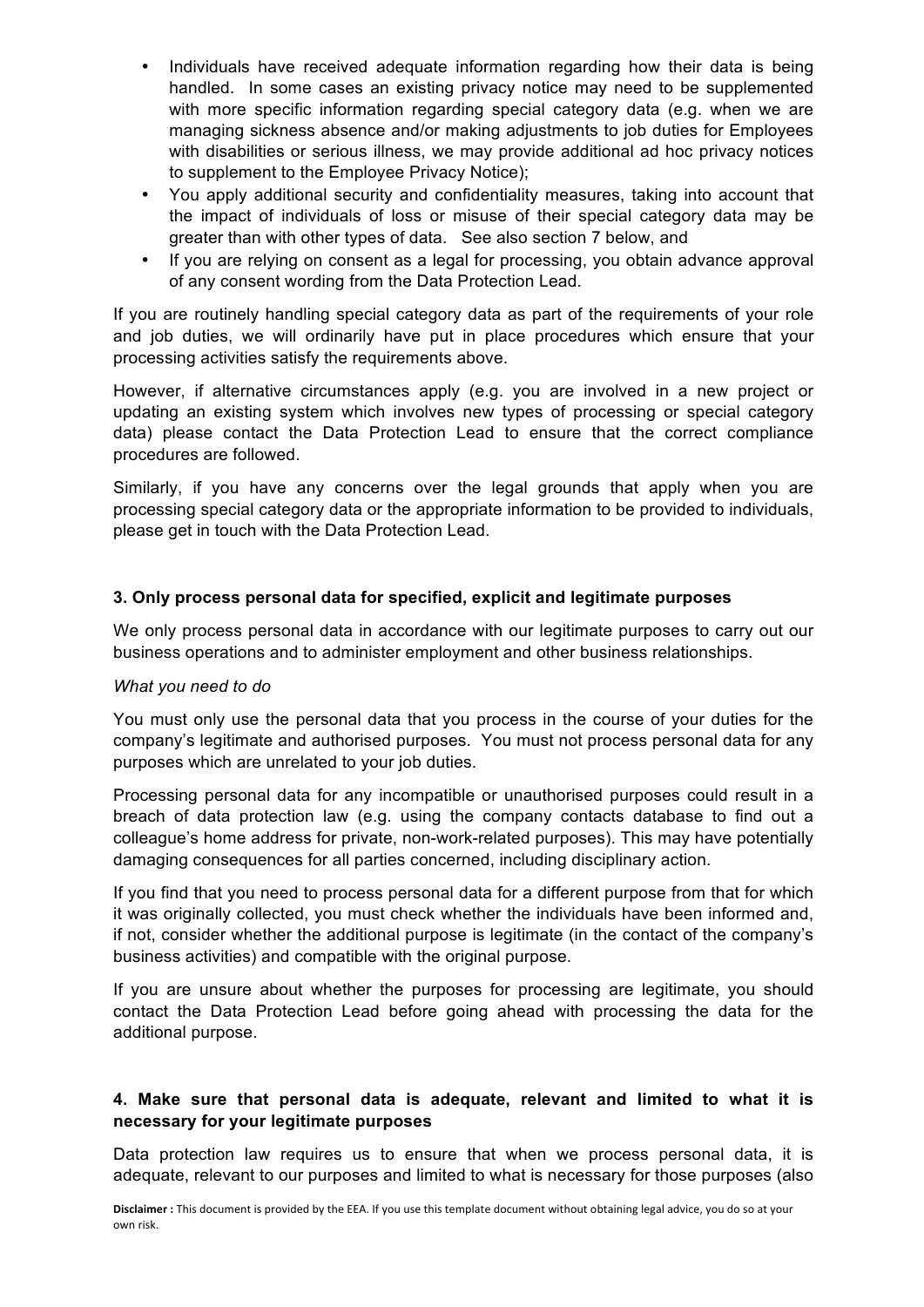known as "data minimisation"). In other words, we ask for the information we need for our legitimate business purposes but we don't ask for more information than we need in order to carry out our business operations.

## *What you need to do*

You should try to ensure that you only acquire and process the personal data that you actually need for the company's legitimate and authorised purposes within the scope of your role.

You must ensure that you have sufficient personal data needed to be able to use it fairly and to take into account all relevant details.

If you are creating forms that collect personal data, you should be able to justify why each specific category of data is being required.

You must also comply with the company's instructions about data retention and storage, ensuring that personal data is only kept for as long as it is needed for any intended purpose.

## **5. Keep personal data accurate and (where necessary) up to date.**

The Company must take steps to ensure that personal data is accurate and (where necessary) kept up to date. For example, we request that Employees provide us with any change in contact details or personal information. We also take care that decisions impacting individuals are based on accurate and up to date information.

## *What you need to do*

When you process individual's personal data in the course of your employment, you must make reasonable efforts to be accurate and where necessary, to keep the relevant information updated.

When collecting any personal data, try to confirm its accuracy at the outset. If you subsequently discover any inaccuracies in the personal data that you are handling, these need to be corrected or deleted without delay.

Personal data should be held in as few places as possible to avoid the risk that duplicate copies are not updated and become out of sync. You should not create additional copies of personal data but should work from and update a single central copy where possible (in accordance with the company's standard procedures on retention and storage of records).

# **6. Keep personal data for no longer than is necessary for the identified purposes**

Records containing personal data should only be kept for as long as they are needed for the identified purposes. The company has in place data retention, storage and deletion policies and internal processes/guidelines regarding various types of company records and information that contain personal data.

- We take appropriate steps to retain personal data only for so long as is necessary, taking into account the following criteria:
- The amount, nature and sensitivity of the personal data
- The risk of harm from unauthorised use or disclosure
- The purposes for which we process the personal data and how long we need the particular data to achieve these purposes
- How long the personal data is likely to remain accurate and up to date
- For how long the personal data might be relevant to possible future legal claims; and
- Any applicable legal, accounting, reporting or regulatory requirements that specify how long certain records must be kept.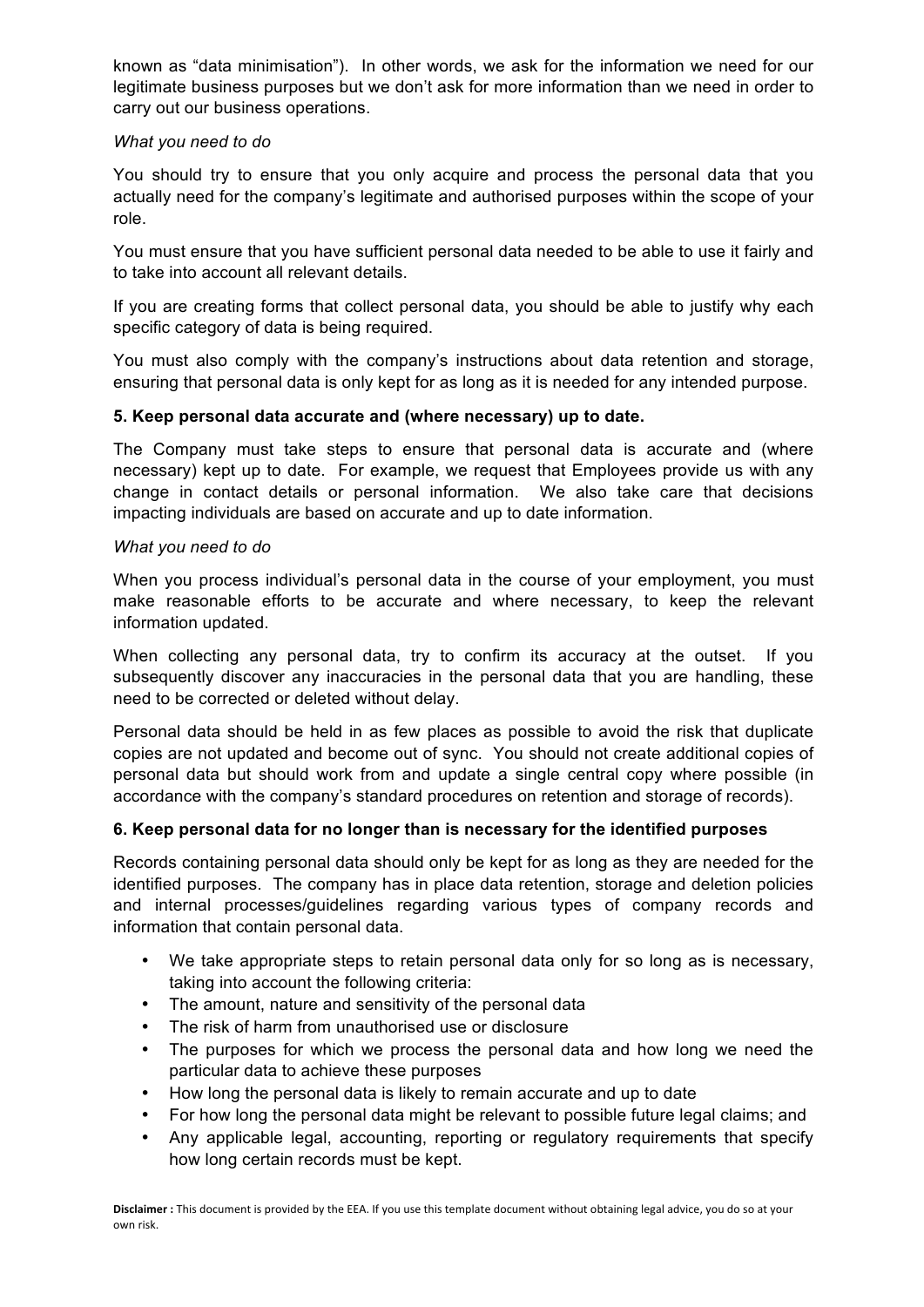## *What you need to do*

Please familiarise yourself with our retention polices, processes, guidelines and instructions that are relevant to your job. Ensure that, where it falls within your responsibility you destroy or erase all information that you no longer require in accordance with these.

If you are not sure what retention guidelines/instructions apply to you in your role, or you are unsure of how to apply them to a particular type or item of personal data, please contact the Data Protection Lead.

## **7. Take appropriate steps to keep personal data secure**

Keeping personal data safe and complying with the company's security procedures to protect the confidentiality, integrity, availability and resilience of personal data is a key responsibility for the company and its workforce.

*The company has an Information Security Policy* which sets out its organisational and technical security measures to protect information, including personal data.

## *What you need to do*

To assist the Company in maintaining data security and protecting the confidentiality and integrity of personal data you handle in the course of your employment, we require you to comply with this Policy, [our Information Security Policy] and [our Communications Policy] and any company instructions regarding the processing and security of personal data.

In particular, we require you to:

- Save, store and communicate personal data only within or using authorised company information and communication systems.
- Use password-protection on your computers
- Lock files in a secure cabinet
- Never leave your laptop, other device or any hard copies of documents containing personal data in a public place
- Take care when observing personal data in hard copy or on screen that such information is not viewed by anyone who does not have the right to that information especially if you are viewing the personal data in a public place
- When storing personal data on portable devices such as laptops, smartphones or USB drives ensuring that the device is encrypted and password protected
- Ensure that information containing personal data is disposed of securely and permanently, shredding where necessary
- Alert the Data Protection Lead to any personal data breaches immediately
- Ensure that any sharing or disclosure of personal data is permitted on appropriate legal grounds and, where necessary, safeguards are in place

## **8. Take extra care when sharing or disclosing personal data**

The sharing or disclosure of personal data is a type of processing, and therefore all the principles described in this Policy need to be applied.

#### **Internal data sharing**

The Company ensures that personal data is only shared internally on a "need to know" basis.

#### **External data sharing**

We will only share personal data with other third parties where we have a legitimate purpose, and an appropriate legal ground under data protection law which permits us to do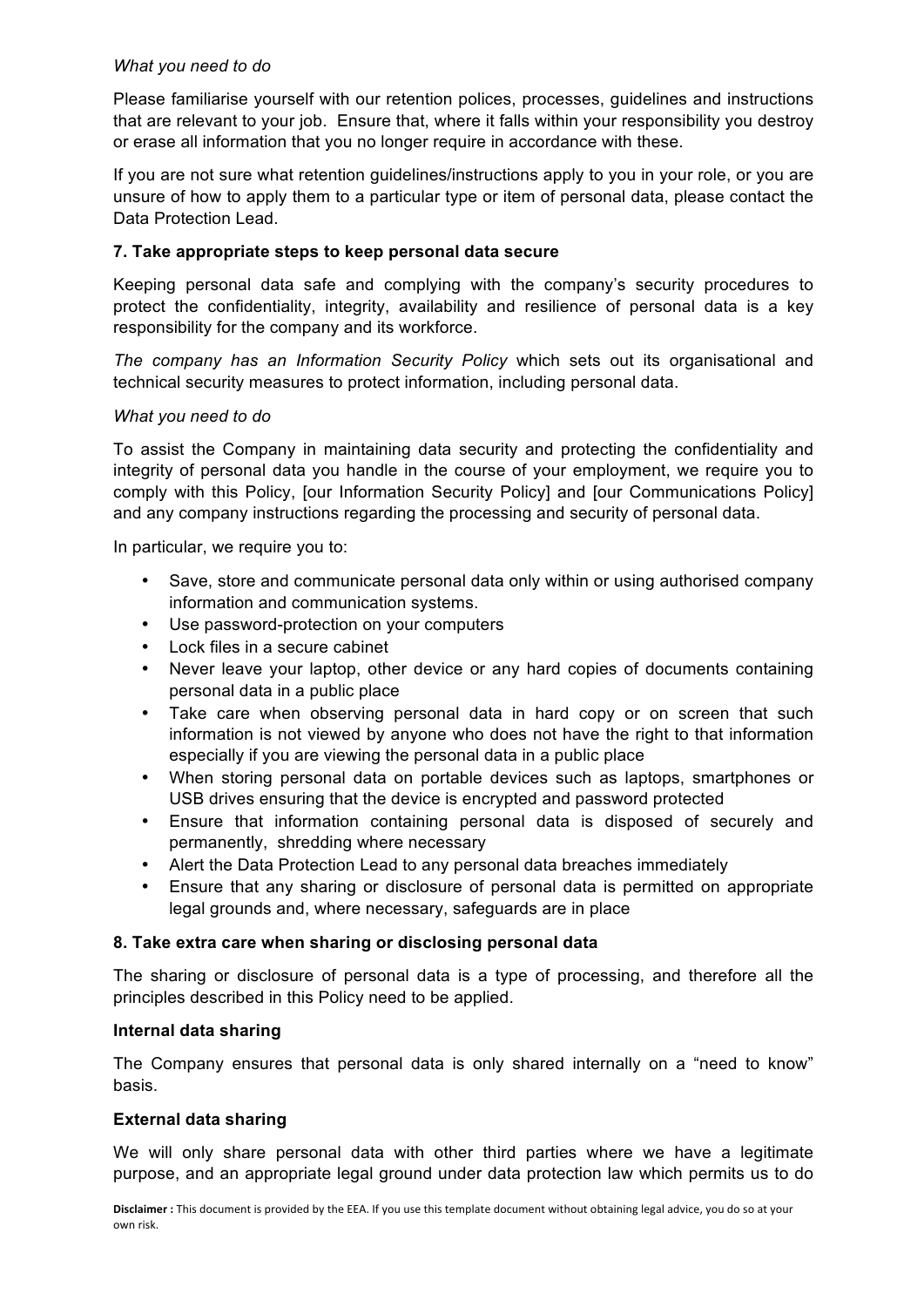so. Commonly, this could include situations where we are legally obliged to provide information (e.g. to HMRC for tax purposes) or where necessary to perform our contractual duties to individuals (e.g. provision of information to our pension providers). This will also include where we have a legitimate interest to share the information with industry bodies such as RIABS for the processing of accident benefit claims, the BHA and Weatherbys for the administration of racing.

We may appoint third party service providers (known as processors) who will handle information on our behalf, for example to provide payroll, data storage or other technology services.

The company remains responsible for ensuring that its processors comply with data protection law and this Policy in their handling or personal data. We must assess and apply data protection and information security measures prior to and during the appointment of a processor. The extent of these measures will vary depending on the nature of the activities but will include appropriate risk assessments and reviews, and contractual obligations.

Details of the recipients or categories of personal data (including processors and other third parties) should be set out in privacy notices as described in section 1 above.

#### *What you need to do*

You may only share or disclose the personal data we hold internally with an Employee, agent or representative of the company if the recipient has a job related need to know the information.

You may only disclose the personal data we hold to service providers or other third parties where

- There is a legitimate purpose and appropriate legal ground for doing so (e.g. is necessary for them to process the personal data in order to provide a service to us such as payroll, or if we are legally obliged to do so)
- The individuals whose personal data is being shared have been properly informed (e.g. in an appropriate privacy notice)
- If the disclosure is to a service provider, that the company has checked that adequate security and data protection measures are in place to protect the personal data concerned
- The service provider or third party has signed up to a written contract that contains the provisions required by data protection law (unless the Data Protection Lead has determined that this is not required in context) and
- The transfer complies with any overseas transfer restrictions, if applicable.

Routine disclosures of personal data to established recipients (e.g. payroll) which form a normal and regular part of your role and job duties will ordinarily satisfy the above requirements. You should always ensure that you comply with any particular instructions you are given by the company. However, if you are any in doubt as to whether you can share personal data with anyone else, first contact the Data Protection Lead.

## **9. Do not transfer personal data to another country unless there are appropriate safeguards in place**

An overseas transfer of personal data takes place when data is transmitted or sent to, viewed, accessed, or otherwise processed in, a different country. European Union data protection law restricts, in particular, personal data transfers to countries outside of the European Economic Area, to ensure that the level of data protection afforded to individuals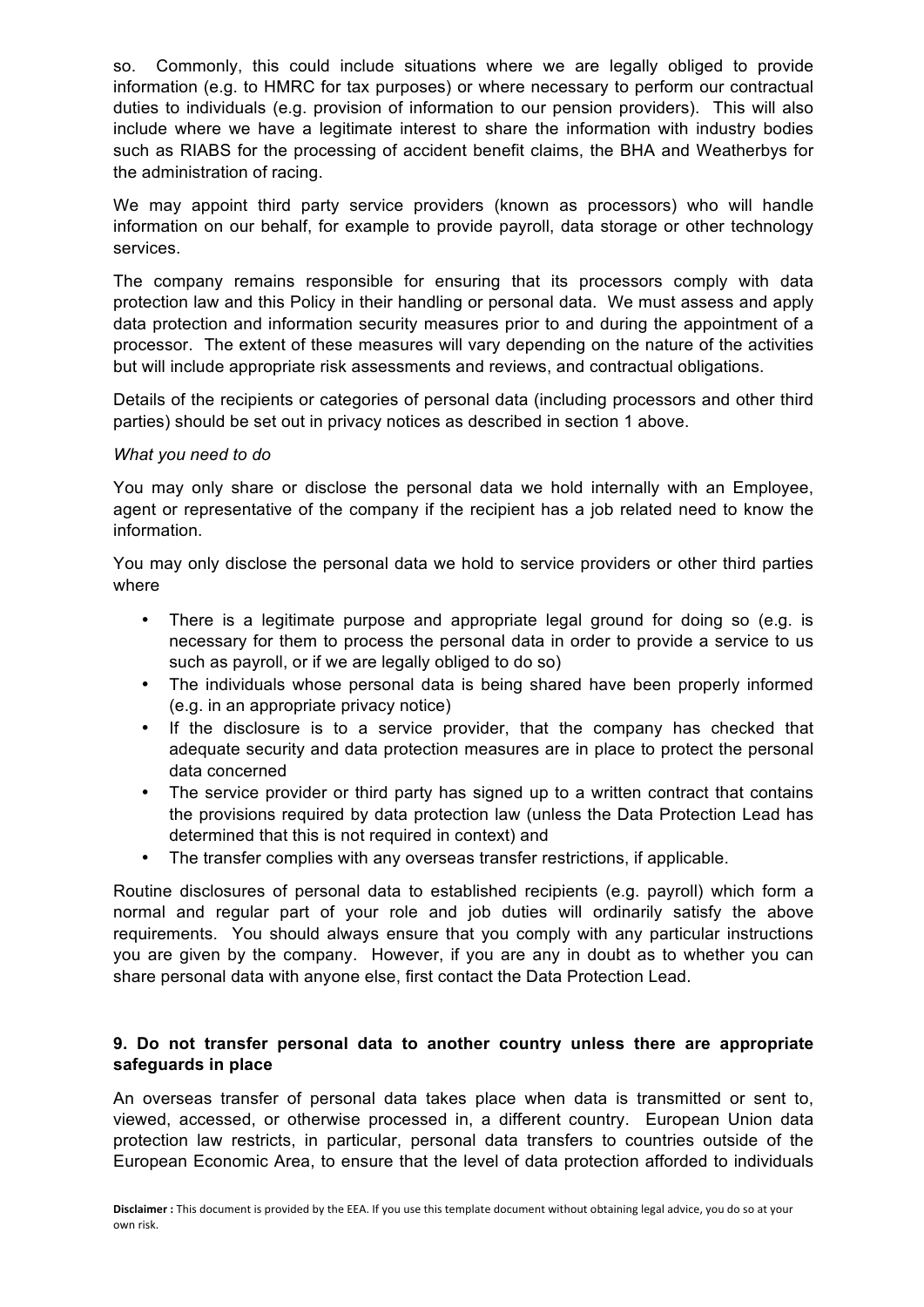is not compromised (as the laws of such countries may not provide the same level of protection for personal data as within the EEA).

To ensure that data protection is not compromised when personal data is transferred to another country, the Company assesses the risks of any transfer of personal data outside of the UK (taking into account the principles in this Policy, as well as the restrictions on transfers outside of the EEA) and puts in place additional appropriate safeguards where required.

We do not currently transfer personal data outside of the UK.

#### *What you need to do*

If you are required to transfer individual's personal data outside of the UK or EEA in the course of your employment adequate safeguards will need to be in place. Where these overseas transfers are a normal part of your role and job duties, the Company's current safeguards are likely to provide the required levels of data protection.

However if you are transferring personal data overseas in alternative circumstances (e.g. for new types of processing activities which have not previously formed part of your job scope and activities or to countries with which you haven't previously dealt) you should contact the Data Protection Lead for further guidance before going ahead with the transfer.

#### **10. Report any data protection breaches without delay**

The Company takes any data protection breaches very seriously.

These can include lost or mislaid equipment or data, use of inaccurate or excessive data, failure to address an individual's rights, accidental sending of data to the wrong person, unauthorised access to, use of or disclosure of data, deliberate attacks on the company's systems or theft of records, and any equivalent breaches by the company's service providers.

Where there has been a breach of security leading to the accidental or unlawful destructions, loss, alteration, unauthorised disclosure of or access to individual's personal data, the company will take immediate steps to identify, assess and address it, including containing the risks, remedying the breach, and notifying appropriate parties (see below). [The company has [Breach Management Procedure] which sets outs its procedures for identifying, assessing and addressing security breaches]

If the Company discovers that there has been a personal data security breach that poses a risks to the rights and freedoms of individuals, we will report it to the ICO within 72 hours of discovery.

We also keep an internal record of all personal data breaches regardless of their effect and whether or not we report them to the ICO.

If a personal data breach is likely to result in a high risk to the rights and freedoms of individuals, we will tell affected individuals that there has been a breach and provide them with information about its likely consequences and the mitigation measures we have taken.

#### *What you need to do*

If you become aware of any breach ( or suspected breach) of this Policy (including, in particular any security breach), you must report it to the Data Protection Lead immediately [and take any other required steps in accordance with our [Breach Management Procedure] to ensure that the breach is effectively assessed and addressed and that we comply with our data breach reporting obligations.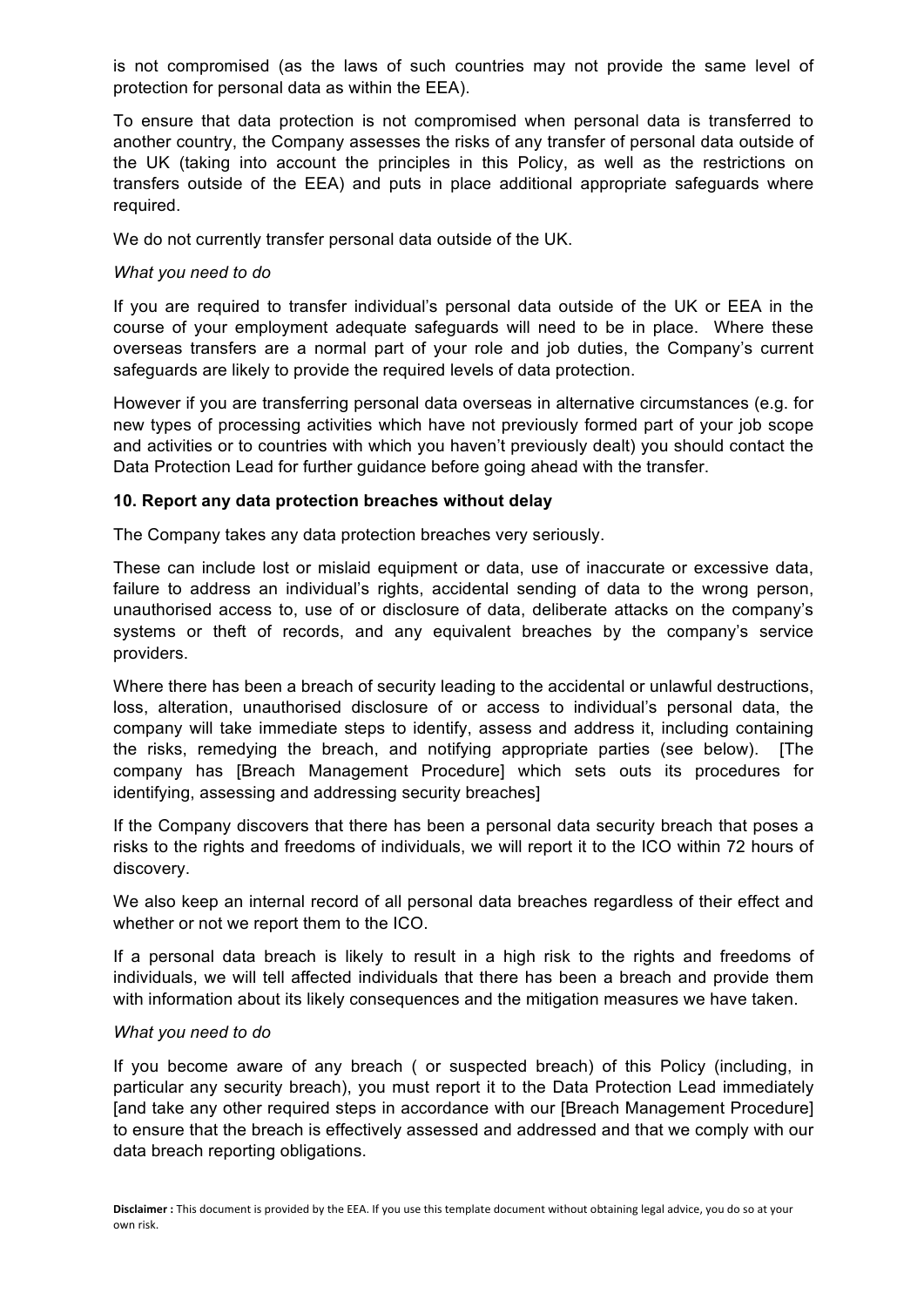## **11. Integrate data protection into operations**

Data protection law requires the Company to build data protection considerations and security measures into all of our operations that involve the processing of personal data, particularly at the start of a new project or activity which may impact on the privacy of individuals. This involves taking into account various factors including:

- The risks (and their likelihood and severity) posed by the processing for the rights and freedoms of individuals
- Technological capabilities
- The cost of implantation
- The nature, scope, context and purposes of the processing of personal data

We also seek to assess data protection risks regularly through the lifecycle of any project or activity which involves the use of personal data.

## *What you need to do*

If you are involved in the design or implementation of a new project of activity that involves processing personal data, you must give due consideration to all principles of data protection set out in this policy.

You should assist the Data Protection Lead with regular reviews of projects or activities to ensure data protection risks continue to be addressed.

A useful tool for assessing data protection and privacy considerations is a Data Protection Impact Assessment or DIPA. A DIPA will consider the necessity and proportionality of a processing operation and assess the risks to individuals and the measures that can be put in place to mitigate those risks. A DIPA must be carried out if a data processing operation is likely to give risk to a high risk to individual rights and freedoms.

If you are involved in the design or implementation of a new project that involves processing personal data, you must check whether it is necessary to conduct a DIPA or similar risk or compliance assessment by contacting the Data Protection Lead. They will also be able to advise you on how we expect you to conduct, or otherwise contribute, to a DIPA or similar risk assessment.

# **Individual Rights and Requests**

Under data protection law, individuals have certain rights when it comes to how we handle their personal data. For example, an individual has the following rights:

**The right to make a subject access request** This enables the individual to receive a copy of the personal data we hold about them, together with information about how and why we process it and other rights which they have (as outlined below). This enables them to check that we are lawfully processing it and to correct any inaccuracies.

**The right to request that we correct incomplete or inaccurate personal data** that we hold about them

**The right to request that we delete or remove personal data** that we hold about them where there is no good reason for us continuing to process it. They also have the right to ask us to delete or remove their personal data where they have exercised their right to object to processing

**The right to object to our processing of personal data** for direct marketing purposes or where we are relying on our legitimate interest (or that of a third party) where we cannot show a compelling reason to continue the processing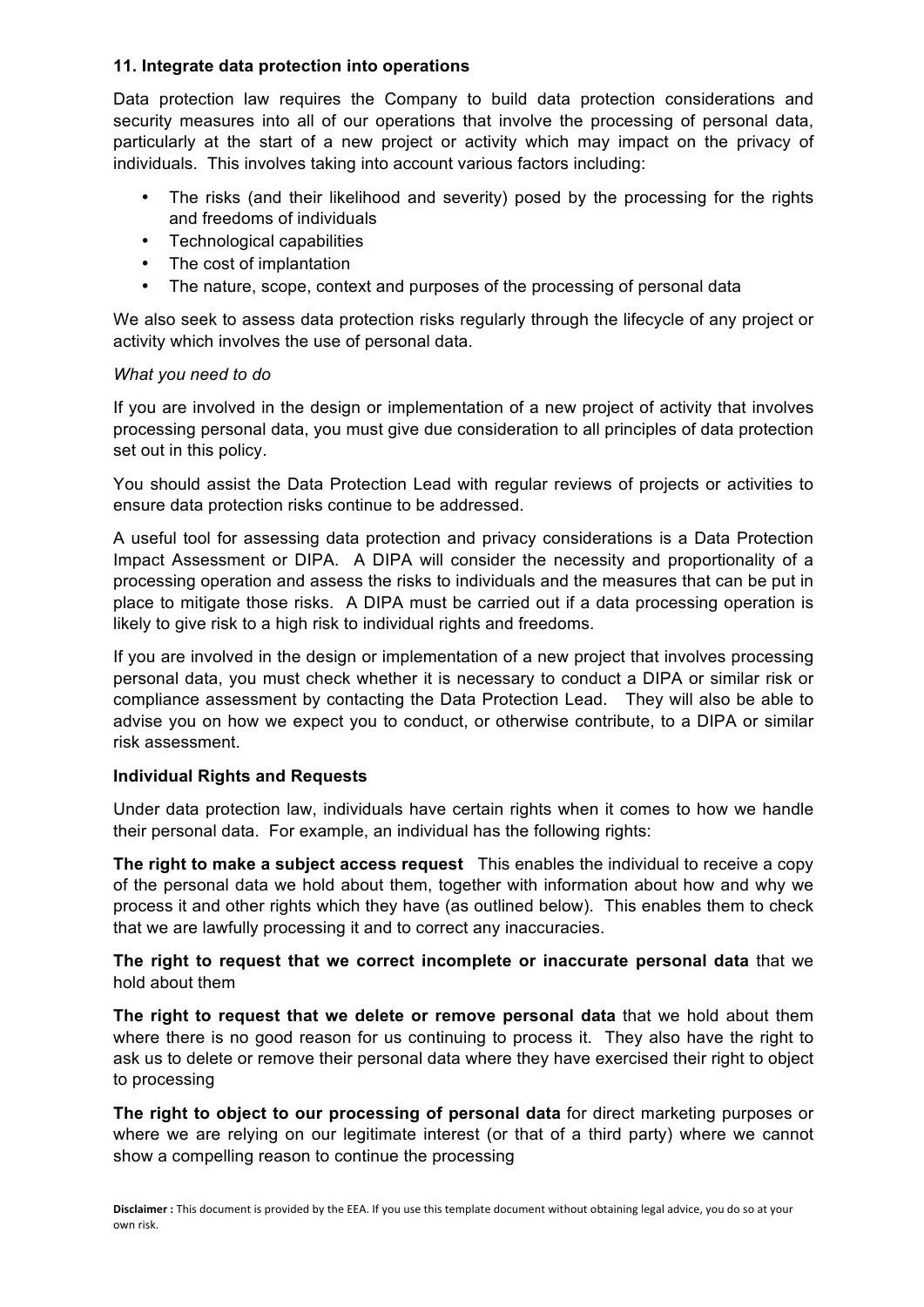**The right to request that we restrict our processing of your personal data**. This enables individuals to ask us to suspend the processing of personal data about them, for example if they want us to establish the accuracy or the reason for processing it.

**The right to request that we transfer your personal data** to them or to another party, in a structured format. (this is known as the right to "data portability"). The applicability of this right depends on the legal grounds on which we process it.

**The right to challenge a decision** based solely on profiling/automated processing, to obtain human intervention and to express their point of view.

We are required to comply with these rights without undue delay and, in respect of a certain rights, within a one month timeframe.

Individuals also have the right to make a complaint at any time to the ICO about, and to take action in court to enforce their rights and seek compensation for damage suffered from any breaches.

#### *What you need to do*

If you receive a request from an individual seeking to exercise a right in relation to their personal data or making an enquiry or complaint about our use of their personal data, you must forward the request, enquiry or complaint to the Data Protection Lead immediately so that it can be dealt with appropriately and within the applicable time limit. Your assistance may be needed to address and respond to the request, enquiry or complaint.

## **Recordkeeping**

In order to comply and demonstrate our compliance with data protection law, the company keeps various records of our data processing activities. These include a Record of Processing which must contain, as a minimum: the purposes of processing; categories of data subjects and personal data; categories of recipients of disclosure of data; information about international data transfers; envisaged retention period; general descriptions of security measures applied; and certain additional details for special category data

## *What you need to do*

You must also comply with all applicable processes/guidelines and any specific instructions you are given concerning the keeping of records about a processing of personal data.

If you are processing individuals personal data in the course of your employment and you collect any new types of personal data or undertake any new types of processing activities either through the introduction of new systems or technology or by amending existing ones, please inform the Data Protection Lead so that we are able to keep our records up-to-date

## **Training**

We require employees to undergo some basic training to enable them to comply with data protection law policy. Additional training may be required for specific roles and activities involving the use of personal data.

To this end, we provide training as part of induction process for new joiners and operate an ongoing training programme to make sure that employees' knowledge and understanding of what is necessary for compliance in the context of their role is up-to-date. Attendance at such training is mandatory and will be recorded.